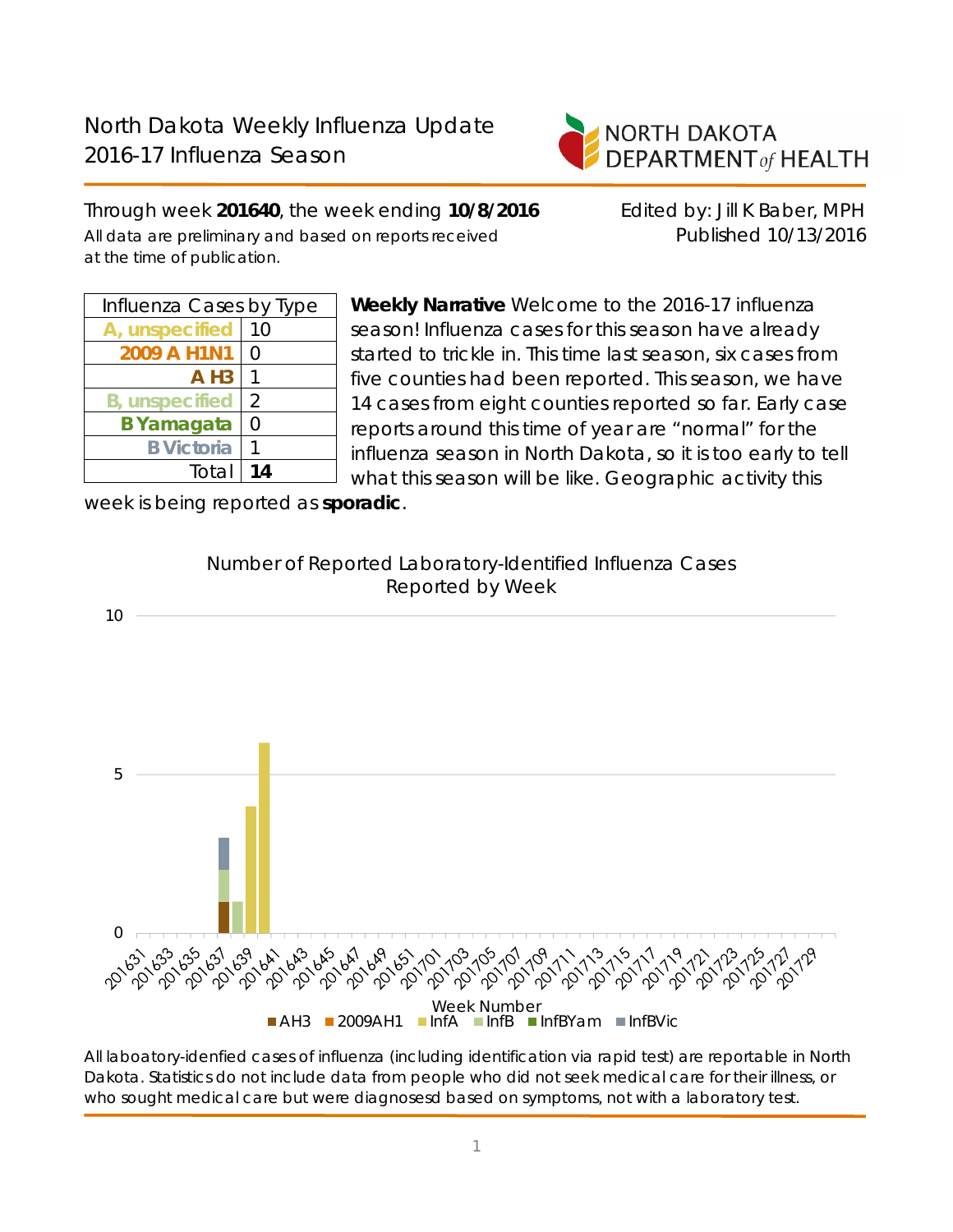# **Demographic Data**





# Reported Influenza **Deaths** and **Hospitalizations\***



\*Data obtained from ad-hoc reports and state Vital Statistics. Hospitalizations and deaths are not required to be reported in North Dakota, although pediatric flu deaths are nationally reportable.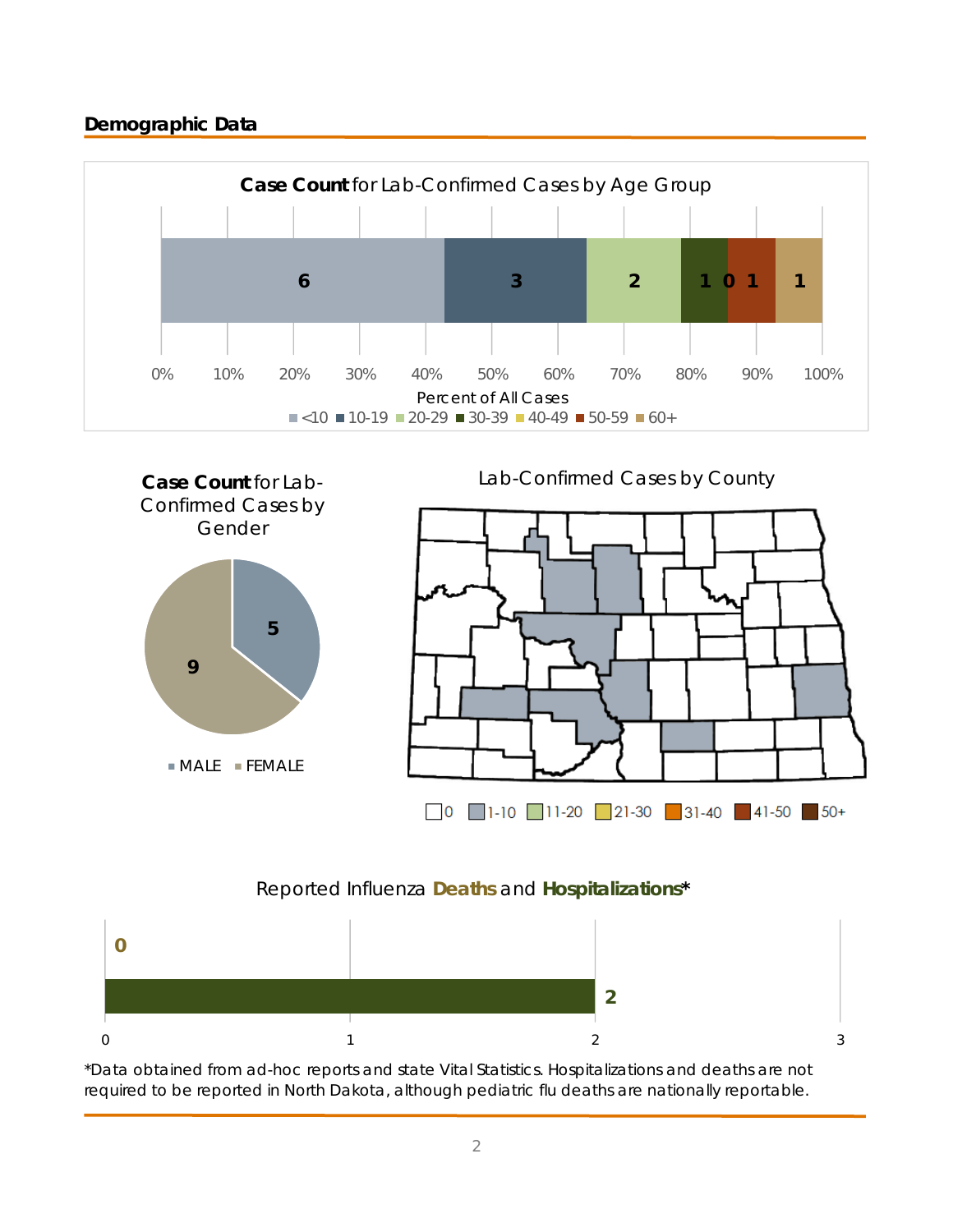## **Outbreaks and Multi-season Comparison**

**Outbreaks** The have been **0** reported outbreaks of influenza-like illness in long term and basic care setting so far this season.

Outbreaks in schools, assisted living facilities, workplaces, and in the general community are common during the influenza season.

| Season                         | Total                  | Peak Week                 | Predominant |  |
|--------------------------------|------------------------|---------------------------|-------------|--|
|                                | Cases<br>(week ending) |                           | Strain      |  |
| 12/29/2012<br>2012-13<br>4,831 |                        | A H3N2                    |             |  |
| 2013-14                        | 2,923                  | 1/4/2014                  | 2009 A H1N1 |  |
| 2014-15                        | 6,443                  | 12/27/2014                | A H3N2      |  |
| 2015-16                        | 1,942                  | 03/12/2016<br>2009 A H1N1 |             |  |
| 2016-17                        | 14                     | TRD                       | TRD         |  |

**Multi-Season Comparison** It is too soon to tell what the timing of the 2016-17 influenza season will be. Circulation is currently limited.



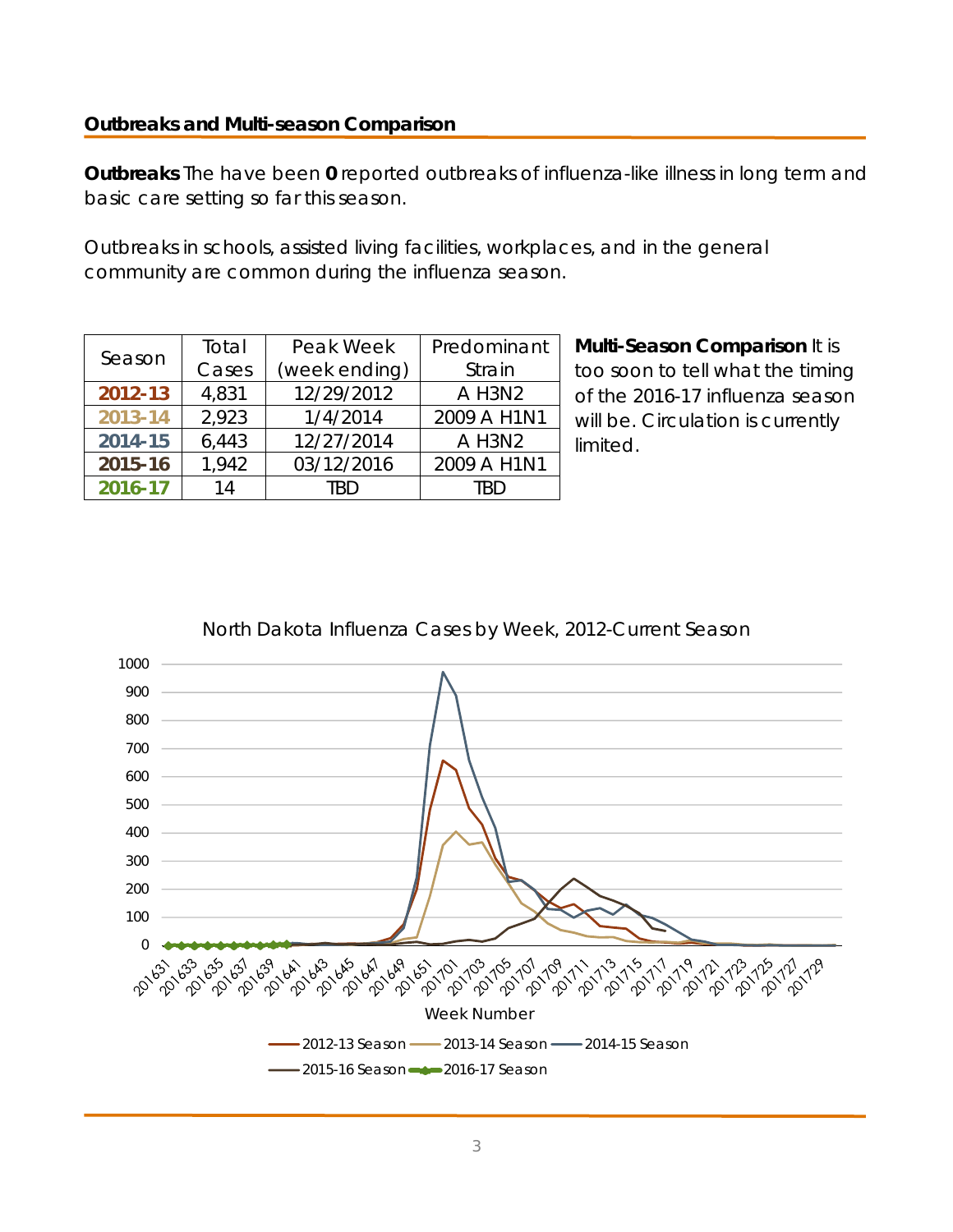# **Sentinel Surveillance: Outpatient Influenza-like Illness**

**Outpatient Surveillance** The North Dakota Department of Health (NDDoH) participates with other states and jurisdictions in the U.S. Outpatient Influenza-like Illness Surveillance Network (ILINET). Participating outpatient clinics send data on the number of patients in each of five age groups experiencing ILI, and the number of patients seen for any reason each week. ILI is defined as:

> Fever of 100°F or greater with A cough AND/OR sore throat

Data for all providers is pooled, and a state-wide statistic for percent of visits for ILI is produced. In North Dakota, a percent ILI of **1.4%** or greater is considered season-level activity.

**Current Activity** This week ILI is **0.88%**, below the seasonal baseline. We are slightly above the activity seen this time last season, but still below the seasonal baseline.

| Week   | 2016-17            | $\#$ ILI 0-4 | # ILI 5-24 | # II 1 25-49 | # II 50-64 | # ILI 65+ |
|--------|--------------------|--------------|------------|--------------|------------|-----------|
| Number | <b>Percent ILI</b> | age group    | age group  | age group    | age group  | age group |
| 201637 | $0.00\%$           |              |            |              |            |           |
| 201638 | $0.00\%$           |              |            |              |            |           |
| 201639 | $0.00\%$           |              |            |              |            |           |
| 201640 | 0.88%              |              |            |              |            |           |



Percent of Outpatient Visits Due to Influenza-like Illness by Week,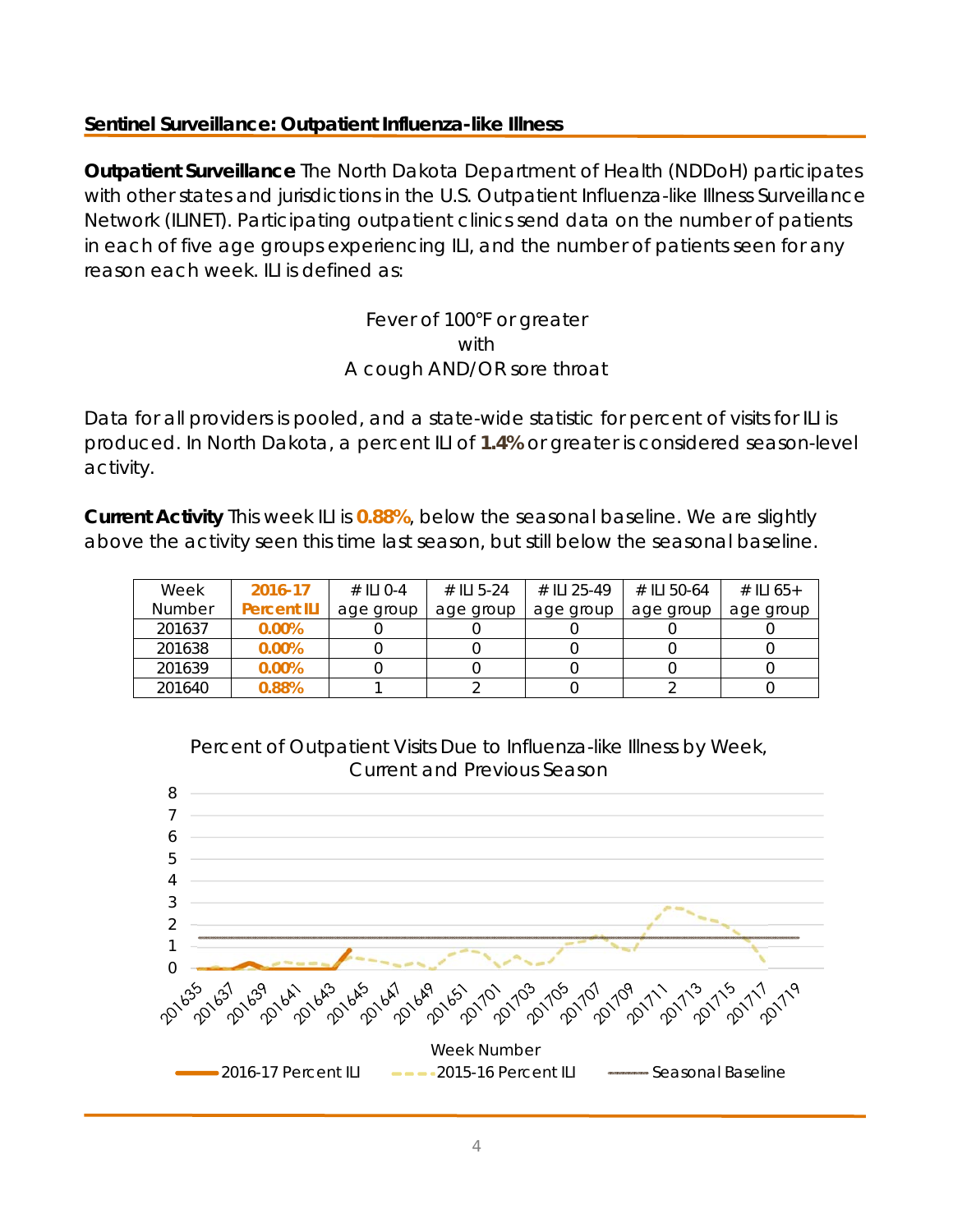# **Sentinel Surveillance: Laboratory Data**

**Laboratory Surveillance: Influenza** The NDDoH receives influenza testing data from participating sentinel laboratories across North Dakota. The total number of influenza tests (all testing methodologies) and the total number of those tests that are positive are reported each week. Data for all labs is pooled, and a state-wide percent positivity statistic is produced. Percent positivity for influenza tests of 10% is greater is considered a general indicator for season-level influenza activity. **This week percent positivity for influenza is 2.60%**.



**Laboratory Surveillance: Respiratory Syncytial Virus (RSV)** The NDDoH receives similar testing data for RSV. RSV is a common respiratory virus best known for affecting children, however a person in any age group can become ill and people can get RSV multiple times. RSV also occurs seasonally, over a time period similar to influenza. **This week percent positivity for RSV is 2.56%**.

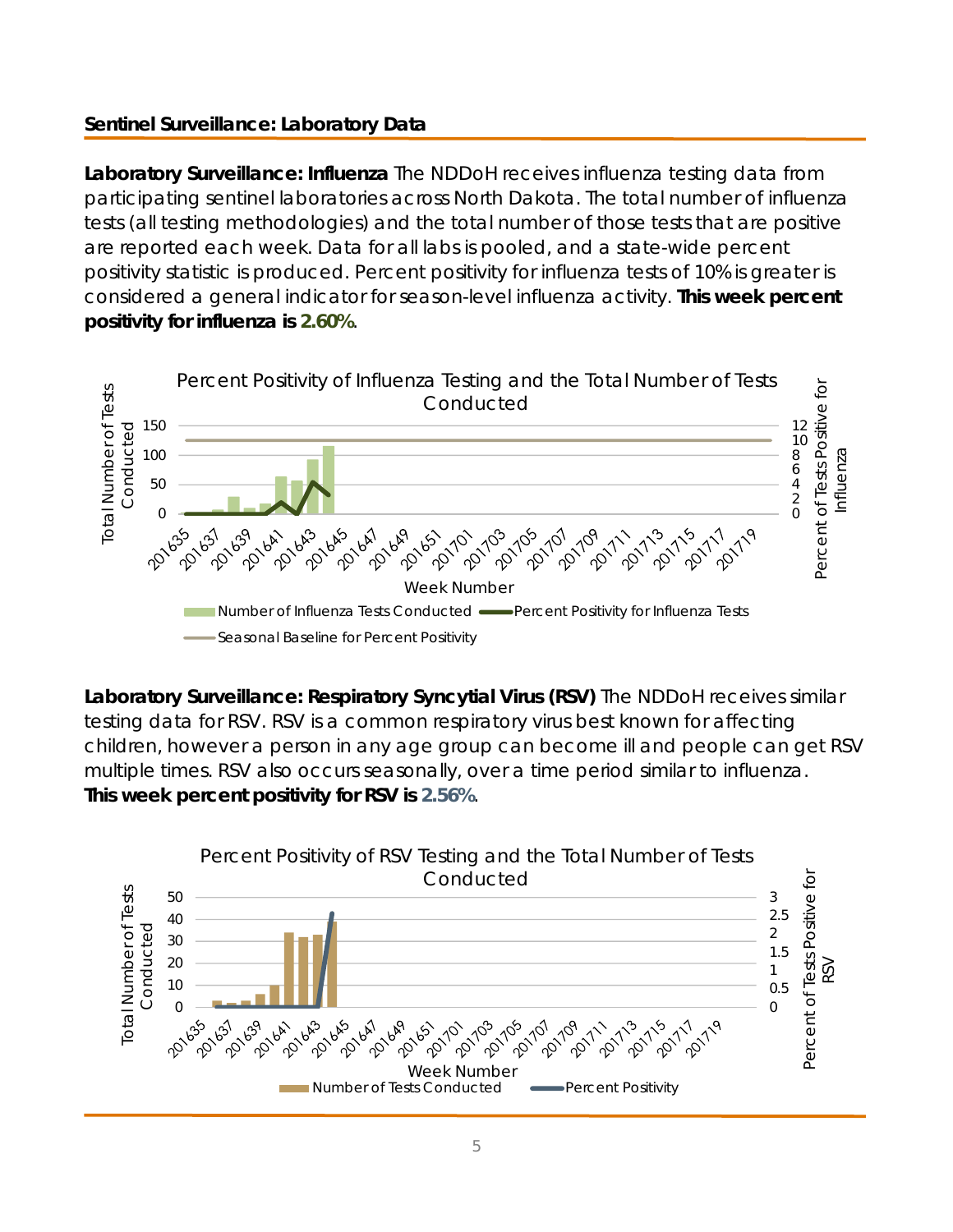# **Other Surveillance Methods**

**Other Surveillance Methods: Syndromic Surveillance** The NDDoH receives data from emergency departments, hospitals, and clinics across the state participating in the NDDoH's Syndromic Surveillance program. Syndromic surveillance is the receipt of near-real time reason-for-visit data for all visits at participating locations. Visits are automatically sorted into "syndromes" (gastrointestinal, neurologic, rash, ILI, etc.). Because it is based off of data such as chief complaints or diagnosis codes, the ILI syndrome has a lower specificity than the traditional outpatient ILI definition. Nonetheless, syndromic data is well correlated with our other influenza indicators.

**Current Activity** This week ILI in our syndromic surveillance system is **0.14%**. This is below the level of syndromic activity we saw last year at this time, but similar to other indicators, activity is currently low.

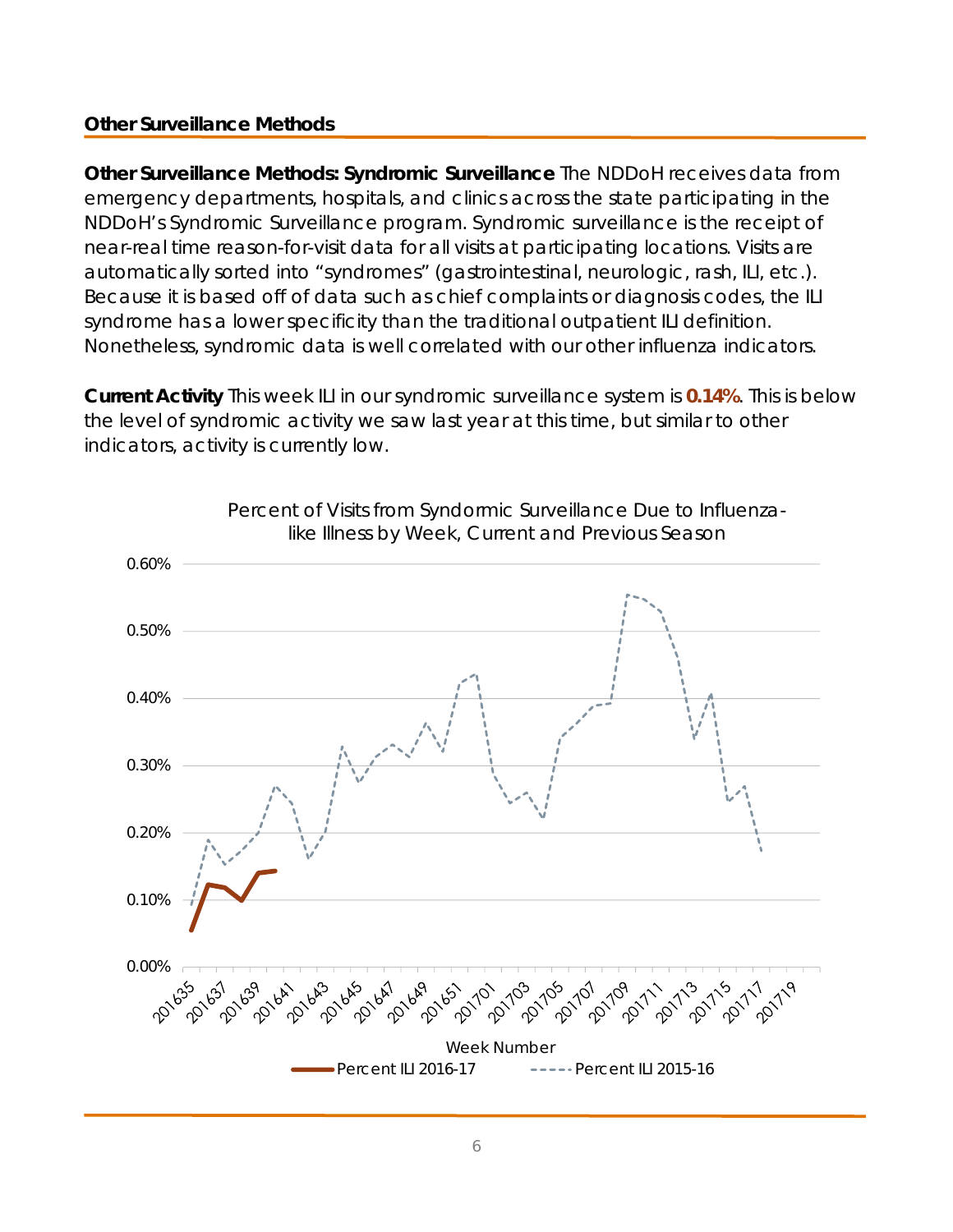# **Influenza Vaccination Statistics**

**Vaccine Doses Administered** The North Dakota Immunization Information System (NDIIS) provides information on vaccines given in North Dakota. Vaccines given to children are required to be entered into the NDIIS, while vaccines given to adults are often entered into the NDIIS, but are not required to be entered. Many providers in North Dakota have established an electronic connection with the NDIIS, allowing all vaccinations for that provider to be sent to the NDIIS automatically. A total of **56,584** doses of 2016-17 influenza vaccine have been entered into the NDIIS so far this season.



**Vaccination rates by Age Group** NDIIS data can also be used to estimate the percent of North Dakotans in each age group that have received an influenza vaccination so far this season. This week, the age group with the highest rates is **65+** with **14.3%**, and the age groups with the lowest vaccination rate are **13-18 year olds** and **19-49 year olds**, both with **3.9%**.